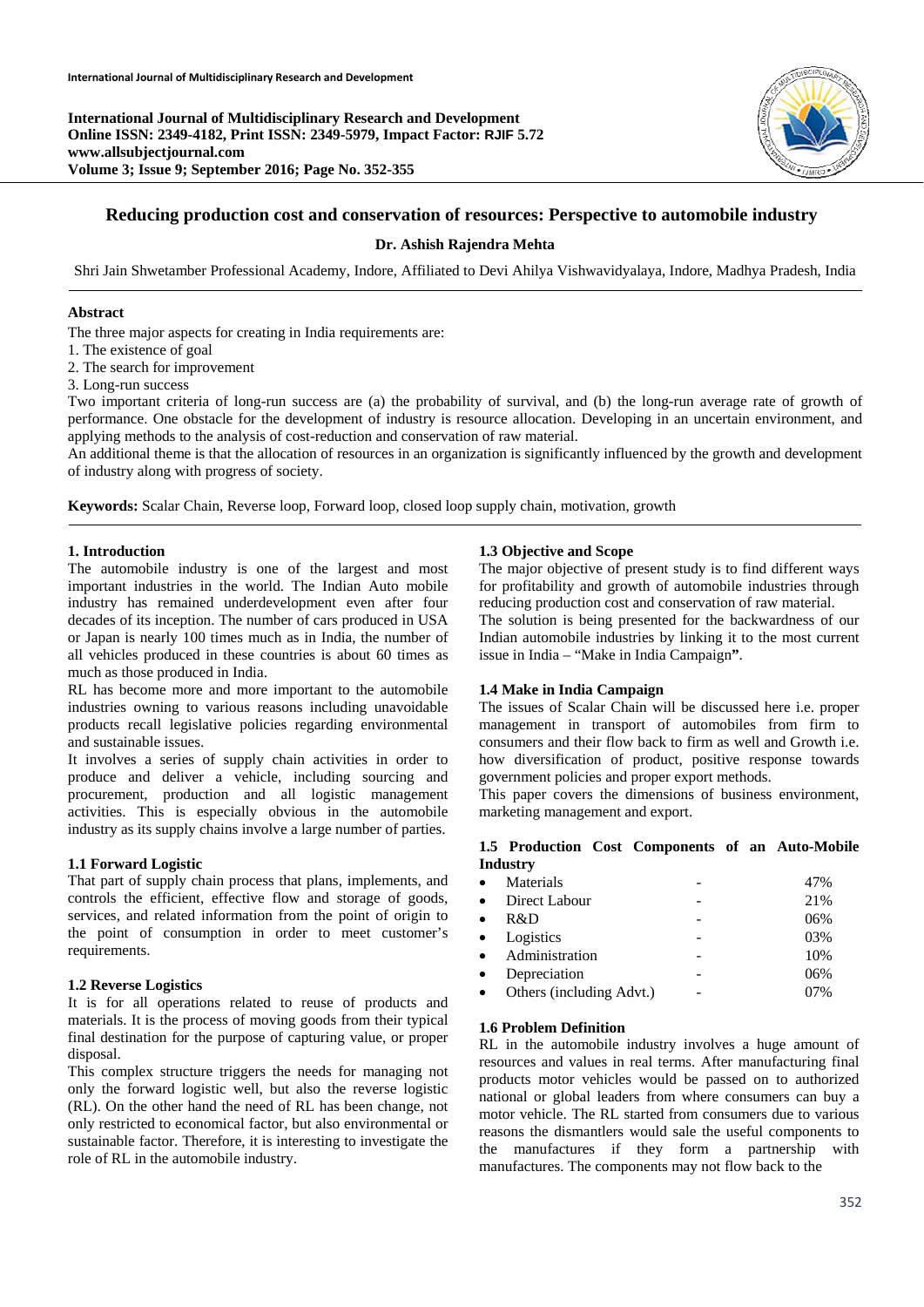manufacturer directly from the dismantler but be sold to the secondary markets. Consumers can pass may use the used vehicle to the collectors authorized or unauthorized. After retrieving useful materials from the vehicles collectors would transport those parts and components to independent companies.

Turning to the determination of growth the literature on the theory of firm, particularly in the framework of Robin Marris model, suggest that growth depends mainly on diversification.

# **1.7 Successful diversification**

- 1. Advertisement
- 2. Import of technology
- 3. In house research and development activities
- 4. Foreign equity participation

All these factors will contribute to a higher rate of growth of the firm.

# **1.8 Management Barriers**

# **1. Closed Loop Supply Chain**

It is the design, control, and operation of a system to maximize value creation over the entire life cycle of a product with dynamic recovery of value from different types and volumes of returns over time. A management barrier refers to the difficulties and problems in managing the RL activities in a closed loop supply chain, caused by nature of supply chains of automobile industry.

This is because there are so many parties involved in this industry. In addition the closed loop system for service or maintenance.



## **2. Suggestions**

Paul H. Nystrom- Efforts to reduce the costs of distribution in the retail field have followed four general lines, viz.:

- 1. Attempts to reduce expenses by more efficient operation.
- 2. Changing ownership of retail stores from private to co-operative.
- 3. Changing from independently owned retail stores to chain stores, mail order houses, and other newer types of retail institutions.
- 4. Organizing retailing for co-operative purchasing direct from producers.

## **3. Scalar Chain**

By utilizing the framework proposed in this study, barriers of implementing RL for the automobile industry outline in the beginning of this paper can be improved the main reason for the management barrier is lack of supply chain coordination and integration due to its complexity. The frame work clearly identifies the role of different components of a vehicle. Automobile companies build a stronger partnership amongst the supply chain members pin pointing to the nature of different parts from RL point of view.

An option is the involvement of third party logistics companies for different groups of comments or parts. Also because of the clarity of the role of different components automobile companies may find it easier to control reverse flow of products by developing an information system dedicating to keeping track of the useful components the system may provide information about the coding of individual parts that are feasible to be return, the no. of products to be return, the states of recovered parts or materials and so on. In addition the system could enhance the communication between the parties involved in the reserve flow Finally, specific training pin point to the frame work can be designed for staff so that the benefits on RL activities can be visualized this can certainly help the customers to understand more about the impact of the RL initiative and would not restrain them from using returned materials.

## **4. Reverse Logistics**



Fig 1: Closed Loop Supply Chain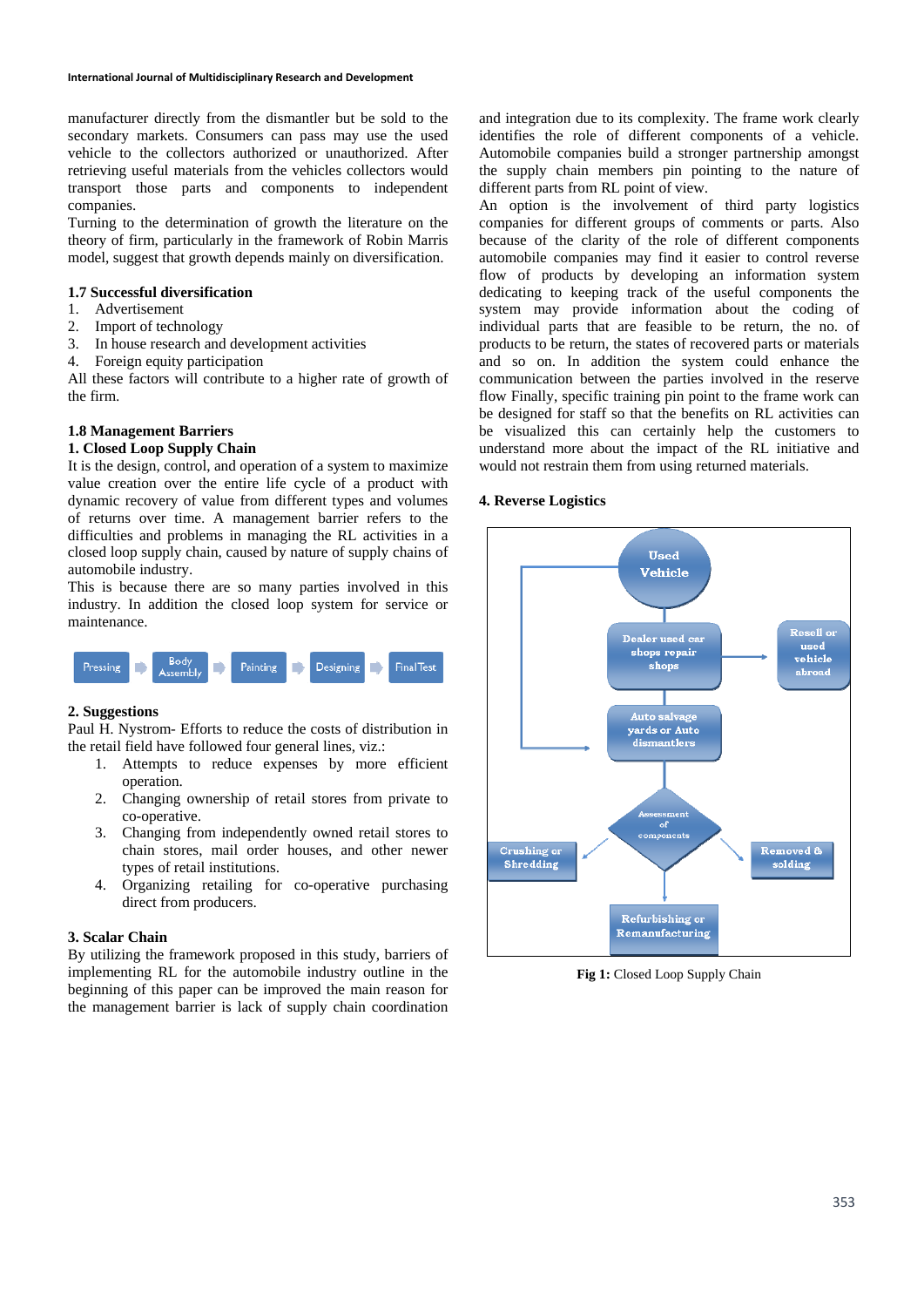

**Fig 2:** Closed loop supply chain

## **1.9 Motivation for Rl in Automobile Industry**

\*RL = RESERVES LOGISTICS

\*LANDFILL SITE  $=$  It is a site for disposal of waste treatment.

\* REFURBISHING = renovate or rehabilitate

The reason for engaging RL may vary from industry to industry. They are named as product recalls, laws of disposal and value of returned parts and components.

Automobile companies usually provide warranty to new vehicles for three years. Companies must prepare for vehicle returns and provide repair services for customers in order to maintain a high customer service level.

The directive was enforced since the disposal of vehicles could be significantly harmful to the environment. Tyres being disposed of in landfills will cause the long term settlement problem of land because the tyres' volume is so great that it increases and raises the surface of the landfill site.

Many researches advocate that returned vehicles have the value of recycling. The automotive industry substantially

drives and relies on recycled steel.

Companies can have the choice to strengthen the RL for remanufacturing the product of refurbishing the products through the establishment of a network of authorized recovery. Refurbishment or remanufacturing can be done by the dismantlers or the automobile manufacturers.

And computer the remainder of vehicle would be crushed or shredded by a shredding company. Shredded metal would be recycled and the non-metal parts would eventually be disposed of in a landfill.

# **1. Growth**

Analysis of growth behavior reveals that Diversification into other product lines, changes. in installed capacity , and availability of internal funds were the main engines of growth in both the sectors of industry, import of technology, exports, age, and tax incentives do not on the other hand seems to be statistically significant to contribute to growth.

**Table 1** 

| Year       | Growth                                                                                                                                                                                                                              |
|------------|-------------------------------------------------------------------------------------------------------------------------------------------------------------------------------------------------------------------------------------|
| 1980s      | The liberalization and modernization policies of the Government encouraged the growth of industry but car sector suffered<br>due to slump in demand mainly due to stiff competition from Maruti Udyog Limited which grew very fast. |
| 1983-87    | From a mere production of 12000 vehicles in 1983-84 to 91000 in 1986-87.                                                                                                                                                            |
| 1967-68 to | The Automobile industries possessed a positive change as expected. This is attributed to the removal of price control on light                                                                                                      |
| 1974-75    | commercial vehicles in 1967 and them priority given to this sector for development by the government.                                                                                                                               |
|            | Representing industrial policy liberalization period was found to possess a negative change which was unexpected. This may                                                                                                          |
| 1981-82    | be attributed to slump in demand for commercial vehicles in the domestic market mainly due to competition from railways                                                                                                             |
| onwards    | resulting in underutilization of capacity. Demand for Automobiles in the export market also declined mainly due to poor                                                                                                             |
|            | quality of products and lack of after sale service network.                                                                                                                                                                         |

Exports might also contribute to the growth of firm by providing foreign exchanges required for importing technology, equipments, raw materials and components.

- A study by Kumar 1984 has found exports to be significant determinant of growth of the firm.
- 1. At the same time enlarging the size of the market for the products.
- Government policies will affect the growth of industry, if the manufacturers are well informs about the dynamism in the rapidly changing business environment: legal environment.
- It is claimed by manufacturers in their annual report that price control policy of the government has affected the profit and growth of the company.